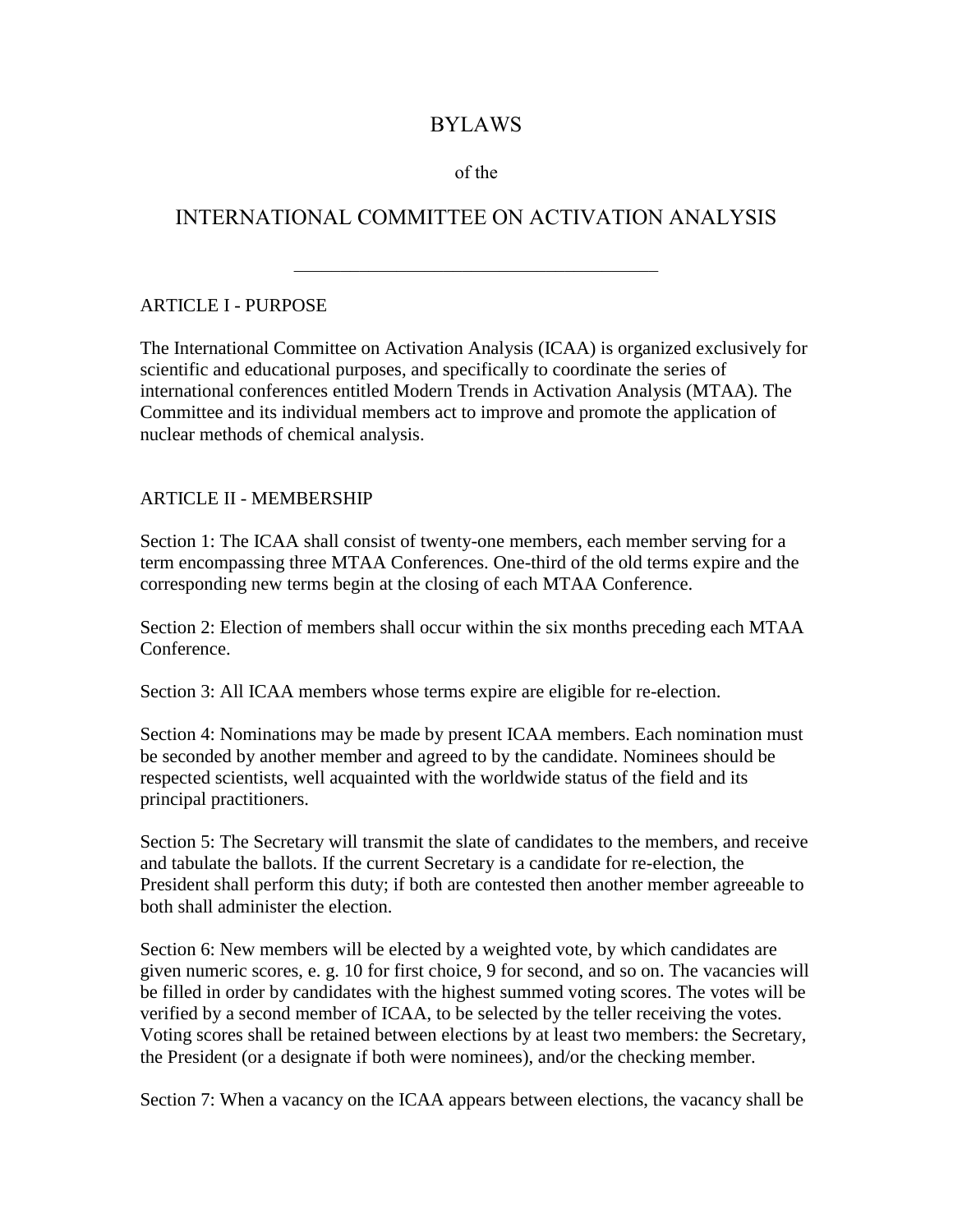filled by the candidate with the next highest rank in the previous election.

Section 8: Resignation from the ICAA must be in writing to the Secretary and the President. A member may be removed for cause by a three-fourths vote of the remaining members.

Section 9: The ICAA may designate distinguished former members as Honorary Life Members. Any member may propose a candidate with the candidate's consent, who shall be designated by a simple majority of members voting.

### ARTICLE III – MEETINGS AND COMMUNICATIONS

Section 1: The ICAA must meet during the MTAA Conference.

Section 2: A quorum of at least fifty percent of the ICAA members must be present before business can be transacted or motions made or passed.

Section 3: Incoming new members who have been elected but not yet taken office may attend the meeting during the MTAA Conference as observers, but shall have neither the privilege to propose motions nor vote.

Section 4: Special meetings, usually incident to conferences of interest to members, may be called at the request of the President or one-third of the ICAA. Notices of meetings shall be sent by the Secretary to each member at least thirty days in advance.

Section 5: Additional business may be transacted between meetings by electronic mail or by other means agreed upon.

Section 6: All votes shall be decided by simple majority.

Section 7: Electronic mail shall be considered equivalent to written communication.

### ARTICLE IV – OFFICERS

Section 1: There shall be three officers of the ICAA: a President, a Secretary, and a Treasurer. The ICAA may combine the offices of President and Treasurer in one person for any interval. The officers shall be elected at each regular MTAA Conference, and take office at the closing of the Conference. The duties of the officers are as follows, in addition to those mentioned in Articles II and III:

Section 2: The President shall convene ICAA meetings, and shall preside, or arrange for another member of the ICAA to preside, at each meeting. The president shall be the chief but not necessarily the only contact between the ICAA and the organizers of the next MTAA Conference.